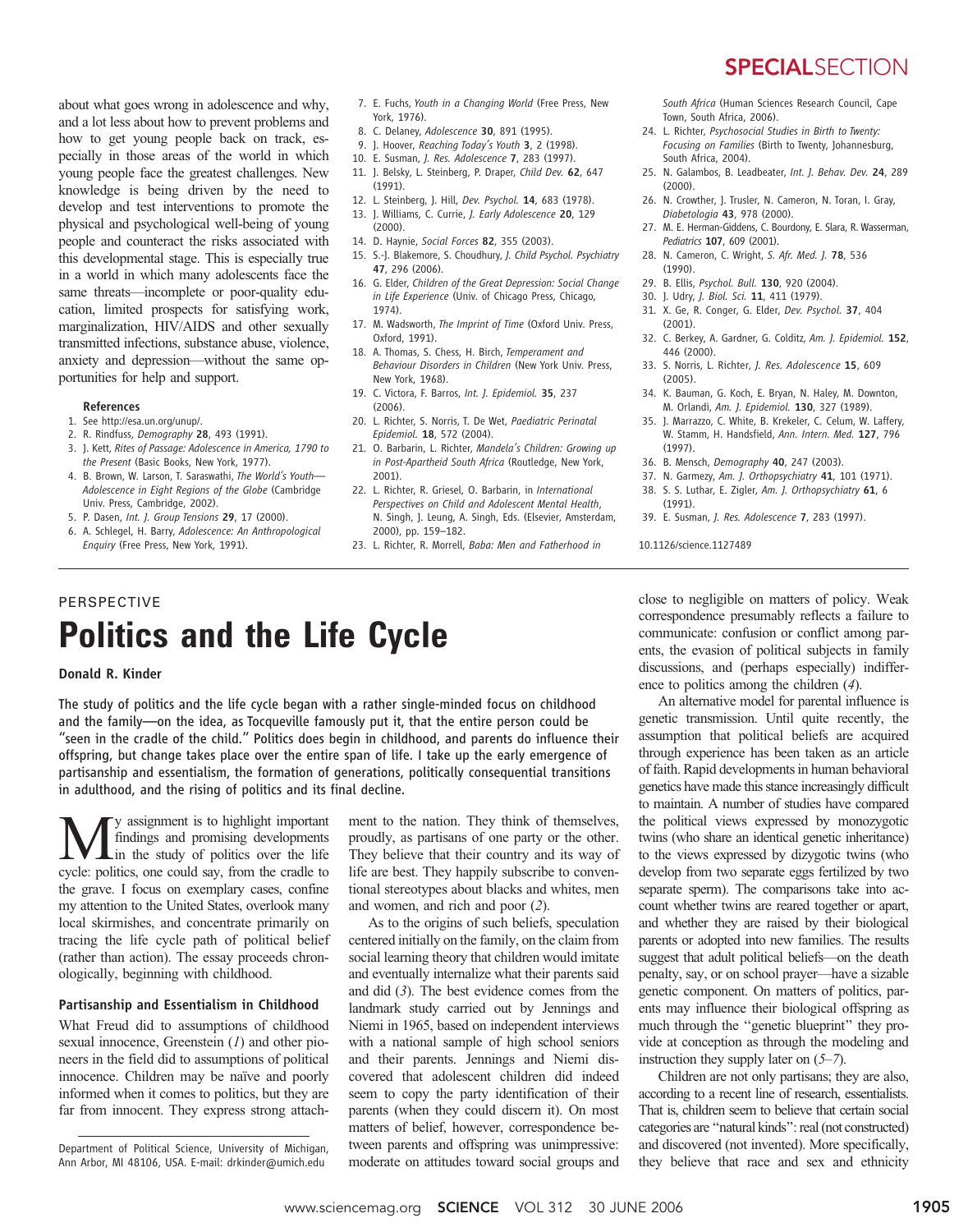### LIFE CYCLES

belong entirely to the natural world and that differences between, say, blacks and whites are rooted entirely in biology, or blood, or some such underlying essence. Essence ''explains'' inner qualities—temperament, intellect, character—as well as outward, physical ones. Children come to believe all this, moreover, without instruction. Essentialism is thought to be the product of evolutionary adaptation: The human cognitive system is predisposed to treat social groupings as natural kinds (8, 9). This line of work is relevant here because it suggests a deep foundation for social stereotyping, and social stereotyping is in turn a pervasive feature of adult political belief. Essentialism conceived of in this way clarifies why so much of public opinion is ''group-centric'': why views on policy, attachments to party, and votes for candidates depend so decisively on the beliefs and feelings people harbor toward prominent social groupings (10).

#### Political Generations

Political generations are created out of the conjunction of individual development and political history. The formation of a distinctive generational perspective requires both the openness of late adolescence and early adulthood and the intrusion of events such as war, depression, and social disorder. Under these circumstances, a generation is expected to enter political life with a distinctive and largely permanent commitment to a certain point of view—in possession, Mannheim would say, of its own particular ''historical-social consciousness'' (11).

But as a raw empirical matter, instances of historical-social consciousness are not that easy to find. This is in large part because comprehensive worldviews are exceedingly uncommon among ordinary citizens, whatever their generation (12, 13). If we look for less majestic empirical outcroppings due to generation, however, there is good evidence to be found. People command more vivid memories and deeper knowledge for events that take place during their late adolescence and early adulthood. The Great Depression, World War II, the civil rights movement, the Vietnam War: these events loom especially large in the memory of those Americans who were just coming of age at the time. People know more about such events. They invest them with greater importance. And perhaps most important, they are predisposed to apply the lessons of their generation's experience to contemporary matters (14, 15).

Generations are also centrally implicated in partisan change. Under normal circumstances, party identification is a ''durable attachment, not readily disturbed by passing events and personalities''  $[(16), p. 151; (17, 18)]$ . But periods of serene stability are occasionally interrupted. The exemplary case of party realignment in the United States was set in motion by the economic calamity that overwhelmed the country during the administration of Herbert Hoover. In 1932, at first opportunity, Hoover was driven out of office; shortly thereafter, the Republican Party lost control of Congress; by the end of the Depression, the Democrats had become the majority party. This transformation was accomplished in large part by Franklin Roosevelt and the Democratic Party capturing, more or less permanently, the loyalty of those Americans who were about to enter political life in the 1930s. Older generations born before 1905 were predominantly Republican and remained so, whereas younger generations born after 1916 became, and by and large stayed, Democrats (16, 19).

#### **Transitions**

A generational analysis implies that political development takes place primarily in the impressionable years of late adolescence and early adulthood, and there is some truth to this  $(18, 20, 21)$ . But if the pace of political development slows in adulthood, it does not halt.

Passage through adulthood can be analyzed as a series of transitions into (and out of) roles: soldier, parent, neighbor, and more. To some degree, these new roles and the social spaces they occupy—partly individually chosen, partly environmentally supplied—serve as ''socialization depots.'' Faced with new norms and fresh ideas, people change.

An excellent illustration of research along these lines is Huckfeldt and Sprague's (22) analysis of the ''weak ties'' that run through neighborhoods (23). In theory, neighborhoods are politically consequential because ''they determine proximity and exposure—they serve to structure important elements of involuntary social interaction" [(22), p. 36]. In a detailed

empirical investigation of an election campaign, Huckfeldt and Sprague show how neighborhoods influence individuals' political beliefs through recurrent processes of social influence.

Another way to conceive of passage through the adult years draws on the idea of selfinterest—the seemingly straightforward claim that citizens are predisposed to support parties and policies that advance their own material interests. From this perspective, life cycle transitions become important politically insofar as they generate new incentives and distinctive interests. As people step into new roles—by purchasing a home, enlisting in the armed services, or having children—political beliefs should change accordingly. This seems plausible, but self-interest turns out to be a surprisingly unimportant source of political belief (24). Under just the right circumstances—when the material benefits or harms of a proposed policy are substantial, imminent, and well-advertised—self-interest can make a difference, as in the lavishly financed and hotly contested campaign for property tax reform in California in 1978 (25). But because these circumstances don't come along very often, selfinterest contributes little to an understanding of how political beliefs change over the life cycle.

### Aging

Do individuals grow more conservative as they age? No. Aging is generally unaccompanied by movement to the right (or to the left)—not on particular matters of economics or foreign policy and not on partisanship, either (26, 27).

Intensity of partisanship is another matter, however. Identification with a political party tends to strengthen over the life cycle, evidently



Fig. 1. Comstock Images/Corbis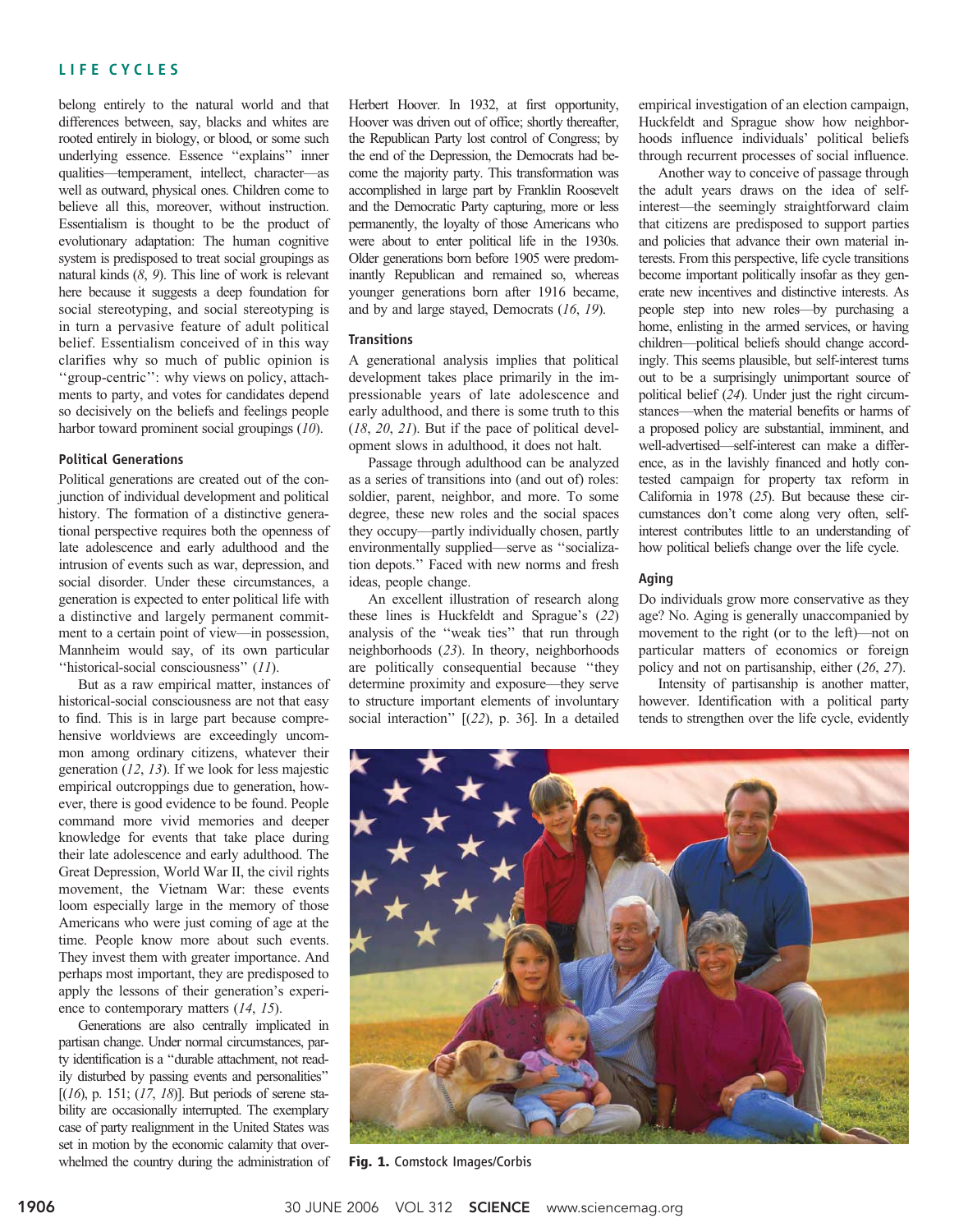**SPECIAL** SECTION

as a consequence of the ''sheer temporal accumulation of electoral experience'' [(28), p. 150; (18)]. Electoral experience and age are not identical; the former can be affected by changes in laws and procedures governing who is eligible to vote, the creation or suspension of elections (as in the fascist interlude in 20th-century Germany and Italy), and other external intrusions. The strengthening of partisanship with experience may seem a humble result, but it is not. Strong partisan attachments are vital to the preservation of democratic forms of government, and at the dawn of the 21st century, the world is flush with new and fragile democracies.

#### Political Action over the Life Cycle

Belief captures only part of the story of politics and the life cycle. What can be said (if telegraphically) about change and continuity over the life cycle of political action (29)?

Participation in politics in the contemporary United States is characterized by huge and persistent inequalities. Those with more income, more skills, and especially more education are much more likely to take part in politics across virtually all forms of participation (30). The roots of such inequality are to be found, in part, in the family. Well-educated parents are likely to take part in politics and to create homes in which there is lively political discussion. Children growing up in such environments tend to acquire a set of political predispositions—interest, knowledge, efficacy—that motivate participation in politics later on. Well-educated parents are also likely to have well-educated children, and educational attainment is the single most potent predictor of participation in adulthood. Participation begins in the family, and so too does political inequality (31).

Over the past three decades, as inequality has increased, participation in civic and political life has generally declined. It turns out that much of this disengagement from public life is generational. Americans who came of age at the time of the New Deal or World War II entered political life at moments of immense consequence and great common purpose. This particular conjunction of individual development and extraordinary political history appears to have indelibly marked not just memory and belief, as we saw earlier, but also participation in the collective enterprises of politics (32).

Transitions play a prominent role in political action as well. Several mechanisms seem to be at work here, but all share the same basic premise: Participation in politics is costly, and potential participants count costs. Participation eats up time and sometimes money; it requires a variety of skills; it entails foregoing other opportunities (33).

From this perspective, we would expect that transitions in and out of new roles would depress participation, at least in the short run, and

they do. Being laid off, getting married or divorced, having children, or changing residence all result in diminished participation, as time and energy are directed to more pressing personal matters (30, 34).

In the longer run, adult roles are important for political action insofar as they ''teach'' skills that reduce the costs of participation. Those who speak and write well, or who command the interpersonal arts required for organizing others, are more likely as a consequence to take an active part in politics, and such skills are often developed and refined through involvement in the institutions that constitute civil society: work, neighborhood associations, and religious organizations (35).

Transitions are also important from this perspective, as they move people into and out of spaces that are sites for political mobilization. To enhance their chances of winning an election or passing a bill, public officials and political organizations often use various mobilization tactics. They sponsor meetings and rallies, circulate petitions, request contributions, supply citizens with arguments (and even text) with which to bombard their representatives, and more. That is, officials and organizations subsidize the costs of participation that people would otherwise have to put up entirely on their own. When people inhabit roles that make them likely targets of mobilization, they are more likely to take part in politics (30).

This framework implies that self-interest might be more important to action than to belief, and this seems to be true as well. When predicting who takes part in politics and who does not, it is useful to know whose interests are directly and immediately at stake (36, 37). Self-interest explains not so much where people stand, but whether they act.

Finally, we know that participation in politics typically begins at a relatively low level in early adulthood, rises steadily through middle age as psychological participation in the wider world broadens, and then declines toward the end of life, as ''infirmity defeats experience''  $[(30), p. 141].$ 

#### Unfinished Business

The study of politics and the life cycle began with a single-minded focus on childhood and the family. Politics does begin in childhood, and parents do influence their offspring, through instruction and genetic endowment both, but change, we now know, takes place over the entire span of life (38). Such change seems to follow two rather distinct paths: one for political belief and another for political action. One challenge for future research is to attend more systematically to the difference between belief and action, and to offer, in the end, an understanding of politics and the life cycle from the perspective of the whole person.

#### References and Notes

- 1. F. I. Greenstein, Children and Politics (Yale Univ. Press, New Haven, CT, 1965).
- 2. For an excellent summary of this research, see D. O. Sears, in Handbook of Political Science, F. I. Greenstein, N. W. Polsby, Eds. (Addison-Wesley, Reading, MA, 1975), vol. 2, pp. 96–136.
- 3. A. Bandura, in Handbook of Socialization Theory Research, D. A. Goslin, Ed. (Rand-McNally, Chicago, 1969), pp. 213–262.
- 4. M. K. Jennings, R. G. Niemi, The Political Character of Adolescence (Princeton Univ. Press, Princeton, NJ, 1974).
- 5. L. J. Eaves, H. J. Eysenck, N. G. Martin, Genes, Culture and Personality (Academic Press, London, 1989).
- 6. J. R. Alford, C. L. Funk, J. R. Hibbing, Am. Pol. Sci. Rev. 99, 153 (2005).
- 7. For a balanced assessment of much of this literature and an argument for treating children's genetic predispositions and their parents' childrearing regimes as dynamically interrelated, see E. E. Maccoby, Annu. Rev. Psychol. 51, 1 (2000).
- 8. S. A. Gelman, The Essential Child (Oxford Univ. Press, New York, 2003).
- 9. L. A. Hirschfeld, Race in the Making: Cognition, Culture, and the Child's Construction of Human Kinds (MIT Press, Cambridge, MA, 1996).
- 10. D. R. Kinder, in Electoral Democracy, M. B. MacKuen, G. Rabinowitz, Eds. (Univ. of Michigan Press, Ann Arbor, MI, 2003), pp. 13–47.
- 11. K. Mannheim, in Essays on the Sociology of Knowledge (Routledge and Kegan Paul, London, 1952), pp. 276–322.
- 12. P. E. Converse, in Ideology and Discontent, D. E. Apter, Ed. (Free Press, New York, 1964), pp. 206–261.
- 13. D. R. Kinder, in Handbook of Social Psychology, D. Gilbert, S. Fiske, G. Lindsey, Eds. (McGraw-Hill, Boston, ed. 3, 1998), pp. 778–867.
- 14. D. C. Rubin, T. Rahhal, L. W. Poon, Mem. Cognit. 26, 3 (1998).
- 15. H. Schuman, C. Rieger, Am. Soc. Rev. 57, 315 (1998).
- 16. A. Campbell, P. E. Converse, W. E. Miller, D. E. Stokes, The American Voter (Wiley, New York, 1960), p. 151.
- 17. D. Green, P. Bradley, E. Schickler, Partisan Hearts & Minds: Political Parties and the Social Identities of Voters (Yale Univ. Press, New Haven, CT, 2002).
- 18. M. K. Jennings, G. B. Markus, Am. Pol. Sci. Rev. 78, 1000 (1984).
- 19. For a perceptive critique of the idea of realignment in general, see D. R. Mayhew, Electoral Realignments (Yale Univ. Press, New Haven, CT, 2002).
- 20. M. K. Jennings, L. Stoker, Aging, Generations, and the Development of Partisan Polarization in the United States (Univ. of California Press, Santa Barbara, CA, 2005).
- 21. D. O. Sears, C. L. Funk, J. Pol. 61, 1 (1999).
- 22. R. Huckfeldt, J. Sprague, Citizens, Politics, and Social Communication: Information and Influence in an Election Campaign (Cambridge Univ. Press, Cambridge, 1995).
- 23. M. Granovetter, Am. J. Soc. 78, 1360 (1973). 24. D. Green, Am. Pol. Sci. Rev. 86, 128 (1992).
- 25. D. O. Sears, J. Citrin, Tax Revolt: Something for Nothing in California (Harvard Univ. Press, Cambridge, MA, 1982).
- 26. J. A. Davis, Pub. Opin. Q. 56, 261 (1992).
- 27. P. E. Converse, The Dynamics of Party Support: Cohort Analyzing Party Identification (Sage, Beverly Hills, CA, 1976).
- 28. P. E. Converse, Comp. Polit. Stud. 2, 139 (1969).
- 29. By political action I mean to imply the full repertoire of options currently available to citizens in democracies for acting together on shared interests: participating in elections, petitioning government, joining voluntary associations, enlisting in social movements, even taking to the streets in protest. See C. Tilly, The Contentious French (Harvard Univ. Press, Cambridge, MA, 1986).
- 30. S. J. Rosenstone, J. M. Hansen, Mobilization, Participation and Democracy in America (Macmillan, New York, 1993).